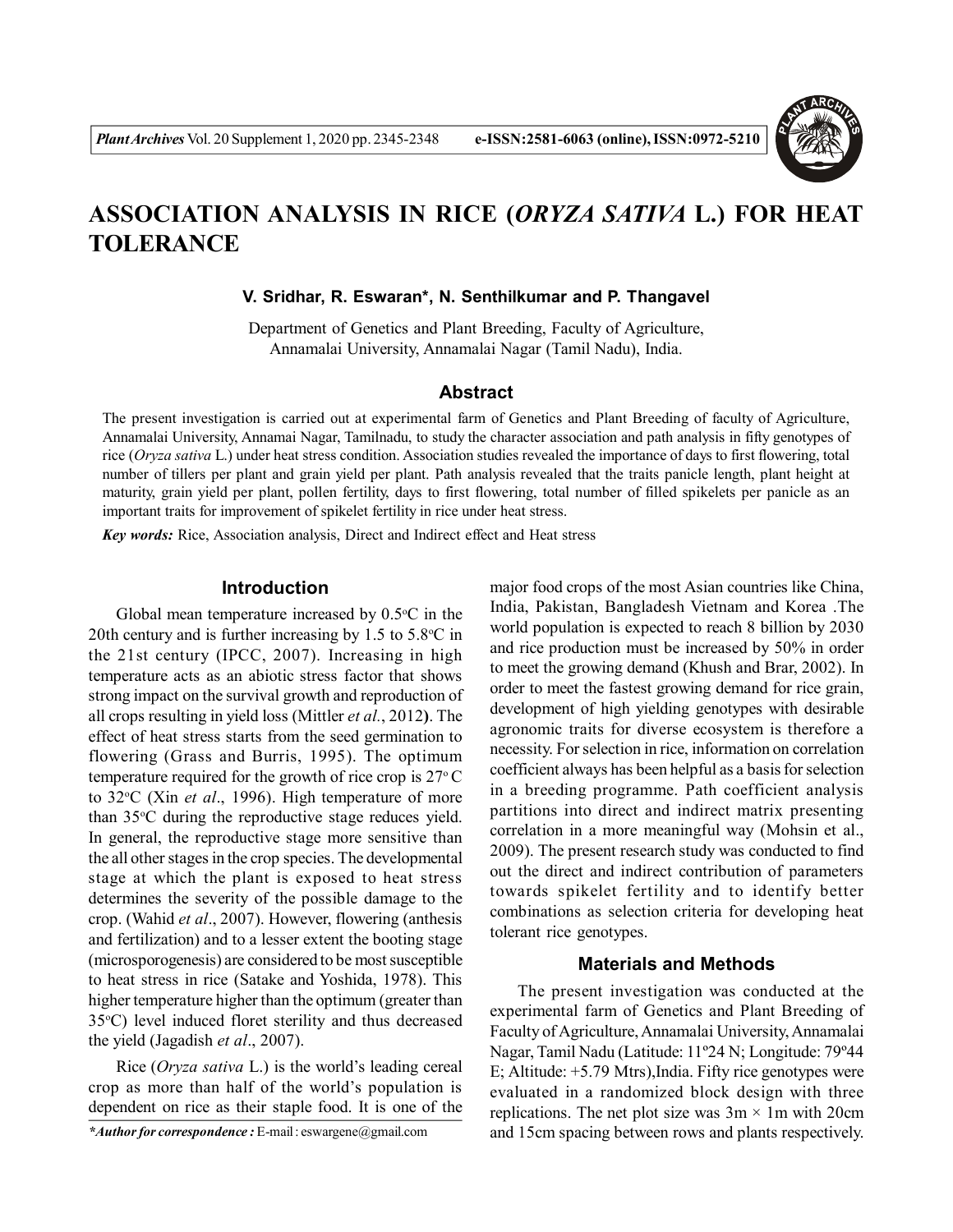All recommended cultural practices were followed to raise the experiment. Observations on days to first flowering, total number of tillers per plant, total number of productive tillers per plant , panicle length, pollen fertility, total number of spikelets per panicle , total number of filled spikelets per panicle, plant height at maturity , spikelet fertility , 100 grain weight , grain yield per plant were recorded on five randomly selected plants in each replication. The analysis was done as per the procedure laid by Panse and Sukhatame (1978), Burton and De Vane (1953) and Johnson et al.,(1955).

## **Results and Discussion**

Studies on association of characters gain importance in plant breeding, because they gelp the plant breeders to know the inter-character influence and help to strike economic and reliable balance between various characters. Moreover, genotypic correlations have their own importance because of their stability and reliability as these relationships arise through genetic reasons namely, linkage or pleiotropy (Vanaja *et al*., 1998). Therefore, the knowledge of inter relationships of characters, play a vital role in developing appropriate selection criteria for the improvement of complex characters. The results and discussion of correlation and path analysis studies between spikelet fertility and different growth parameters are presented below (Table 1 and Table 2).

In the present investigation, spikelet fertility showed positive and significant correlation with three traits *viz.,* days to first flowering, total number of tillers per plant and grain yield per plant. The findings suggests that spikelet fertility can be increased by using these traits as selection criteria in succeeding generations. Negative and significant correlation was observed with panicle length, pollen fertility, total number of spikelets per panicle and total number of filled spikelets per panicle for spikelet fertility, indicating that these traits are severely affected by temperature. Days to first flowering was showed positive and highly significant correlation with total number of productive tillers per plant and grain yield per plant, while it expressed negative and significant with pollen fertility, total number of spikelets per panicle, total number of filled spikelets per panicle and plant height at maturity. Total number of tillers per plant exhibited positive and significant association with panicle length, while negative and highly significant with total number of spikelets per panicle, total number of filled spikelets per panicle, plant height at maturity and 100 grain weight. Total number of productive tillers per plant recorded positive and highly significant correlation with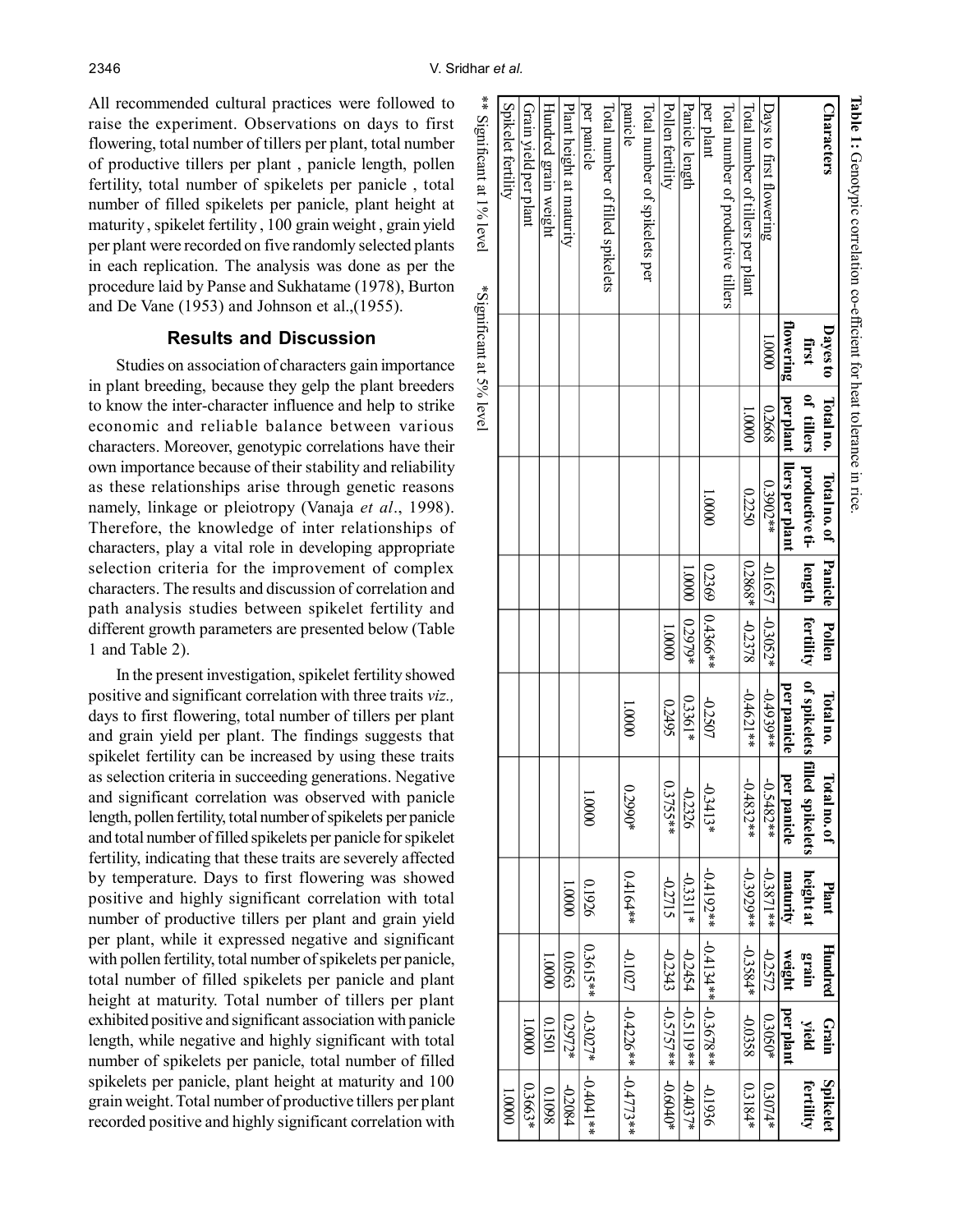| <b>Characters</b>                                               | Dayes to |             | [otal no. [otal no. of Panicle] Pollen |             |                  | Total no.     | Total<br>$\ln 0.0$            | Plant     | <b>Hundred</b> | Grain        | Genotypic     |
|-----------------------------------------------------------------|----------|-------------|----------------------------------------|-------------|------------------|---------------|-------------------------------|-----------|----------------|--------------|---------------|
|                                                                 | first    |             | of tillers productive ti-              |             | length fertility |               | of spikelets filled spikelets | height at | grain          | yield        | Correl-       |
|                                                                 |          |             | flowering per plant   llers per plant  |             |                  | per panicle   | perl<br>panicle               | maturity  | weight         | per plant    | ation         |
| Days to first flowering                                         | 1474     | 980'0-      | -0.117                                 | 0.125       | 0.174            | 0.070         | 0.361                         | 0.261     | 60.049         | $-0110-$     | $0.307*$      |
| Total number of tillers per plant                               | -0.126   | -0.137      | -0.067                                 | 1217        | 0.136            | <b>90.065</b> | 0.318                         | 0.265     | 89000          | 0.012        | 0.318*        |
| Total number of productive tillers                              |          |             |                                        |             |                  |               |                               |           |                |              |               |
| per plant                                                       | -0.185   | 0800-       | 10301                                  | 6/1.0       | -0.249           | 0.035         | 0.224                         | 0.283     | 6200           | 0.129        | 50.193        |
| Panicle length                                                  | 8200     | -0.039      | 1/0.0-                                 | <b>1575</b> | 0/170            | 9.048         | 0.153                         | 0.224     | 0.047          | 0.180        | $-0.403**$    |
| Pollen fertility                                                | 0.144    | 0.032       | 0.131                                  | 0.225       | <b>ZZSO-</b>     | <b>2.035</b>  | -0.247                        | 0.183     | $0.044$        | 0202         | $1 - 0.604**$ |
| Total number of spikelets per                                   |          |             |                                        |             |                  |               |                               |           |                |              |               |
| panicle                                                         | 0234     | <b>600S</b> | 2000                                   | 1254        | $-0.142$         | $-0.142$      | $\overline{\rho}$<br>161      | 1820-     | 6100           | 0.148        | ++17++        |
| Total number of filled spikelets                                |          |             |                                        |             |                  |               |                               |           |                |              |               |
| per panicle                                                     | 0259     | 9900        | 0.102                                  | 0.176       | -0.214           | <b>40.042</b> | 8990-                         | -0.130    | 690'0-         | 9010         | $ -0.404**$   |
| Plant height at maturity                                        | 0.183    | 120.054     | 0.126                                  | 0250        | 2155             | 650°C         | -0.126                        | 9290-     | $010.0 -$      | $1010-$      | -0.208        |
| Hundred grain weight                                            | 0.121    | 6100        | 0.124                                  | 0.185       | 0.134            | 0.014         | -0.238                        | -0.038    | 1610-          | <b>2500-</b> | 6010          |
| Grain yield per plant                                           | -0.144   | 0004        | 01110                                  | 0387        | 0.329            | 0900          | 6610                          | 1020      | -0.028         | -0351        | 0.366*        |
| cosidual effect = 0.2503, Bold figure denotes the direct effect |          |             |                                        |             |                  |               |                               |           |                |              |               |

| l                                                                      |  |
|------------------------------------------------------------------------|--|
|                                                                        |  |
|                                                                        |  |
|                                                                        |  |
| $\frac{1}{2}$                                                          |  |
| ;                                                                      |  |
|                                                                        |  |
|                                                                        |  |
| $\ddot{\cdot}$                                                         |  |
|                                                                        |  |
|                                                                        |  |
|                                                                        |  |
|                                                                        |  |
|                                                                        |  |
|                                                                        |  |
|                                                                        |  |
|                                                                        |  |
| $\ddot{z}$ and $\ddot{z}$ and $\ddot{z}$ and $\ddot{z}$ and $\ddot{z}$ |  |
|                                                                        |  |
|                                                                        |  |
| :                                                                      |  |
|                                                                        |  |
|                                                                        |  |
| $\ddot{\ddot{\phantom{}}\phantom{}}$                                   |  |
|                                                                        |  |
|                                                                        |  |
|                                                                        |  |
|                                                                        |  |
|                                                                        |  |
|                                                                        |  |
|                                                                        |  |
|                                                                        |  |
|                                                                        |  |
|                                                                        |  |
|                                                                        |  |
|                                                                        |  |
| Į                                                                      |  |
|                                                                        |  |
| :<br>(<br>thou<br>J                                                    |  |
|                                                                        |  |

Residual effect =  $0.2503$ , Bold figure denotes the direct effect

highly significant and negative correlation with grain yield per plant. Total number of filled spikelets per panicle has positive and significant correlation with 100 grain weight, while it had significant and negative correlation with grain yield per plant. Plant height at maturity showed positive and significantly correlated with grain yield per plant. The direct and indirect effect of different characters on spikelet fertility were computed by using genotypic correlations. The study reveals that all the traits exhibited negative direct effect towards spikelet fertility and this may be due influence of heat stress on rice genotypes. Days to first flowering, total number of tillers per plant, total number of productive tillers per plant and panicle length exhibited positive indirect effects through total number of filled spikelets per panicle. Similarly, pollen fertility exhibited positive indirect effect through plant height at maturity, total number of spikelets per panicle and total number of filled spikelets per panicle with days to first flowering and panicle length. Plant height exhibited positive indirect effect through days to first flowering and 100 grain weight with panicle length. Grain yield per plant exhibited positive indirect effect through panicle length, pollen fertility and total number of filled spikelets per panicle.

pollen fertility and significant negative correlation with total number of filled spikelets per panicle, plant height at maturity, 100 grain weight and grain yield per plant. Panicle length exhibited positive and significant correlation with pollen fertility and total number of spikelets per panicle; while highly significant but negative correlation with plant height at maturity and grain yield per plant. Pollen fertility showed positive and significant association with total number of filled spikelets per panicle while it had highly significant and negative correlation with grain yield per plant. Total number of spikelets per panicle showed significant and positive correlation with total number of filled spikelets per panicle , plant height at maturity, while

In general correlation studies revealed the importance of days to first flowering, total number of tillers per plant and grain yield per plant. It could be inferred that intentional selection of these traits may results in improvement of spikelet fertility, since these traits have high magnitude of positively significant association under heat stress. Path analysis revealed that the traits panicle length, plant height at maturity, grain yield per plant, pollen fertility, days to first flowering, total number of filled spikelets per panicle as an important traits for improvement of spikelet fertility in rice under heat stress. Residual effect from path analysis indicated that variability for spikelet fertility was very well explained by all the eleven traits taken for investigation.